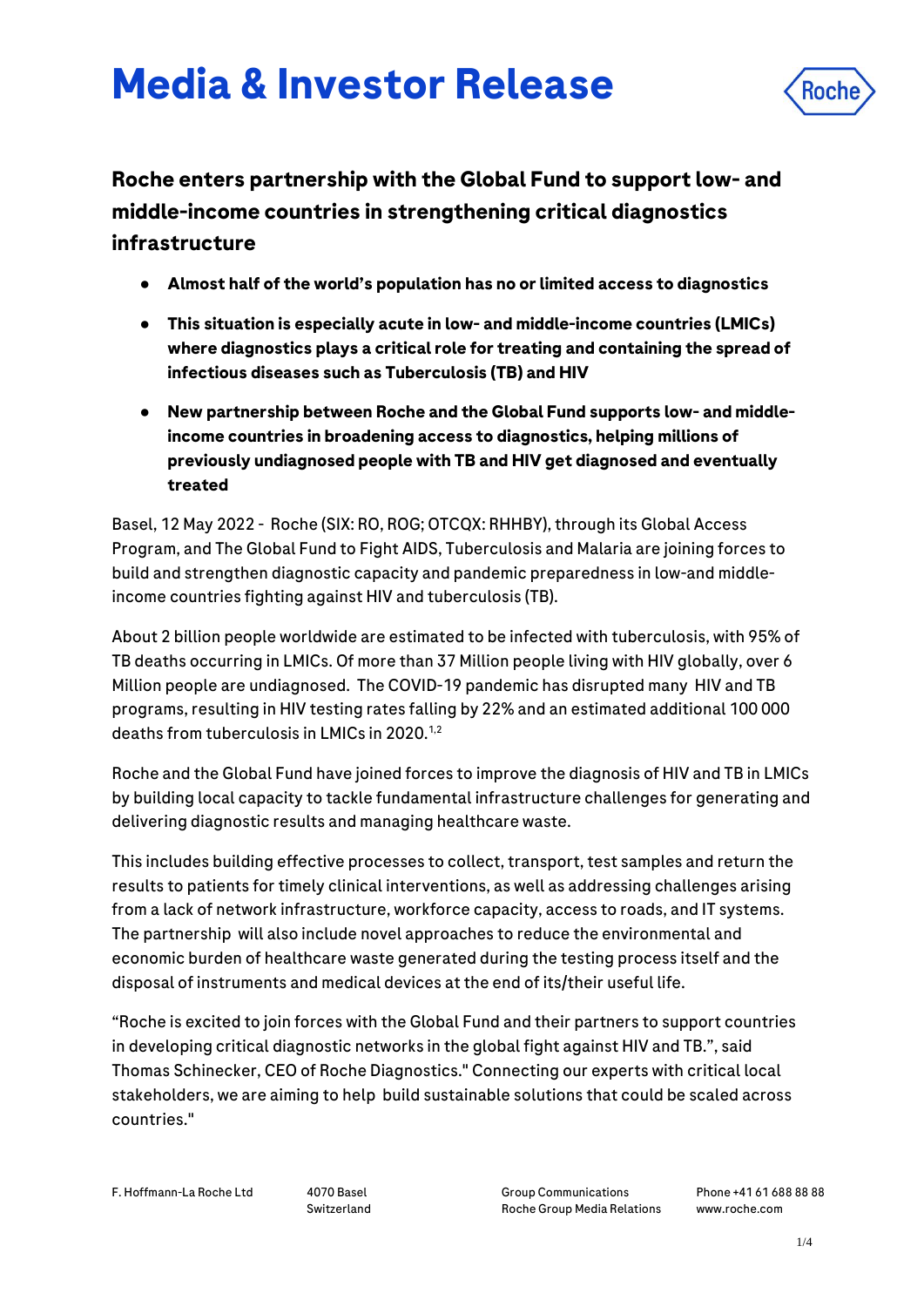

"Getting people to test for HIV and TB is fundamental to containing transmission and enrolling people on treatment, which are crucial steps to saving lives and ending these diseases as public health threats," said Peter Sands, Executive Director of the Global Fund. "We are pleased to partner with Roche in expanding access to diagnostics tools for HIV and TB. These efforts will strengthen the fight against these diseases and help the world prepare better for future pandemics."

Through collaboration with the Global Fund, Ministries of Health and country-based partners, Roche will first support assessments and implementation of new technologies and knowledge transfer in 2 to 3 pilot countries, with the ambition to scale up and expand support in 10 countries over the next five years.

### **About the Global Access Program**

In 2014, Roche first launched its Global Access Program to support the UNAIDS 2020 targets to address the HIV/AIDS epidemic. Since then, the program was expanded to include solutions for other high-burden diseases such as Tuberculosis (TB), Hepatitis B and C (HBV and HCV), and Human Papillomavirus (HPV). Most recently, in response to the COVID-19 pandemic, the SARS-CoV-2 test was included into the program. The program is designed to support end-toend, sustainable, local solutions that build capacity and strengthen healthcare systems, with a focus on diagnostics and laboratory networks.

The continual expansion of offerings highlights Roche's commitment to eliminate high burden infectious diseases for patients living in resource-constrained settings with limited access.

Any laboratory that implements a Roche instrument system gains the ability to scale up testing across multiple disease areas, thus increasing efficiency with respect to limited resources or time. An integrated approach supports national programs focused on increasing access to diagnostic testing, to help manage or reduce the impact of preventable disease for patients.

Learn more: [https://diagnostics.roche.com/global/en/article-listing/global-access](https://diagnostics.roche.com/global/en/article-listing/global-access-program.html)[program.html](https://diagnostics.roche.com/global/en/article-listing/global-access-program.html)

#### **About The Global Fund**

The Global Fund is a worldwide movement to defeat HIV, TB and malaria and ensure a healthier, safer, more equitable future for all. We raise and invest more than US\$4 billion a year to fight the deadliest infectious diseases, challenge the injustice which fuels them and strengthen health systems in more than 100 of the hardest hit countries. We unite world leaders, communities, civil society, health workers and the private sector to find solutions that have the most impact, and we take them to scale worldwide. Since 2002, the Global Fund has saved 44 million lives.

Information on the work of the Global Fund is available a[t www.theglobalfund.org.](http://www.theglobalfund.org/)

F. Hoffmann-La Roche Ltd 4070 Basel

Switzerland

Group Communications Roche Group Media Relations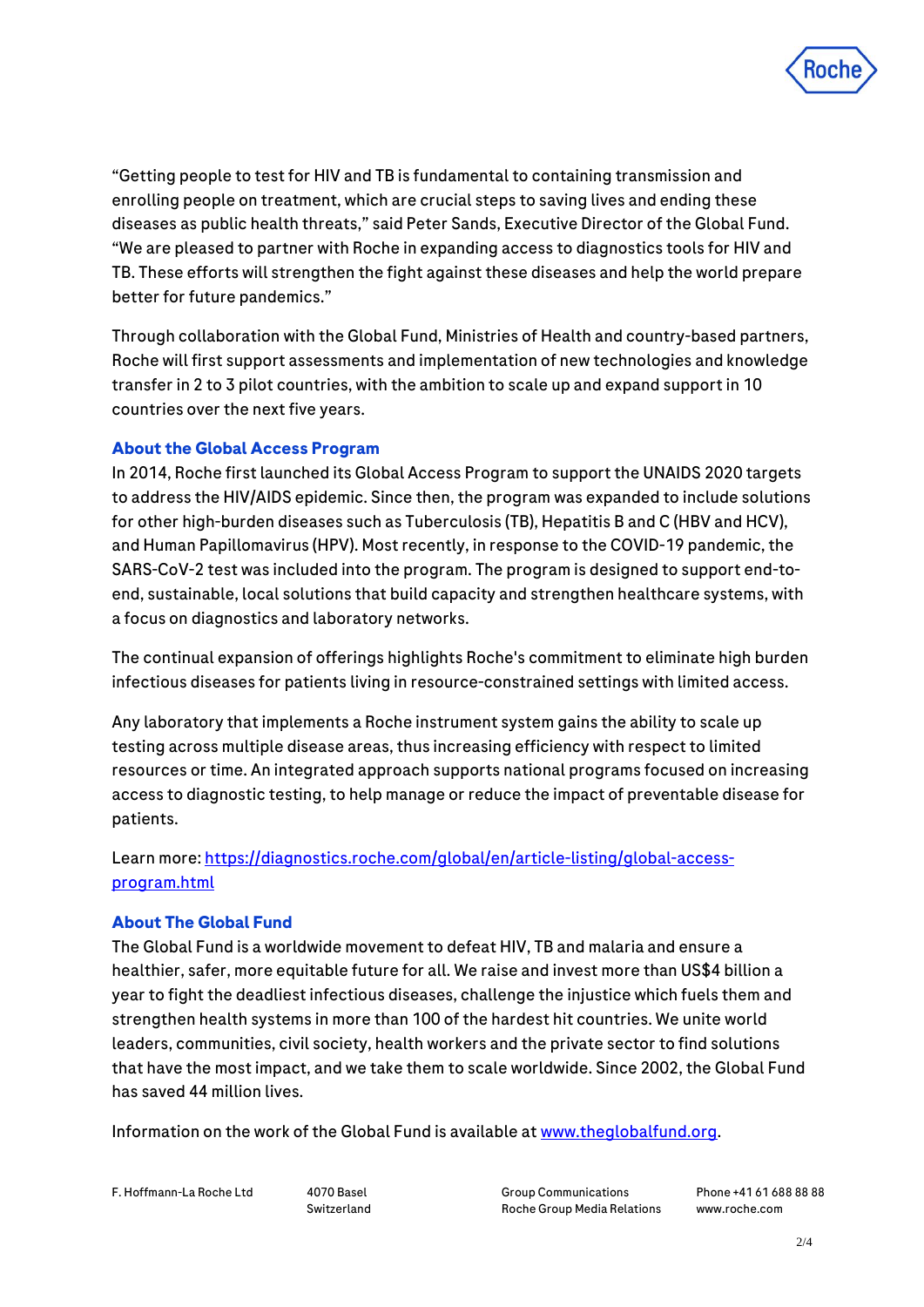

#### **About Roche**

Founded in 1896 in Basel, Switzerland, as one of the first industrial manufacturers of branded medicines, Roche has grown into the world's largest biotechnology company and the global leader in in-vitro diagnostics. The company pursues scientific excellence to discover and develop medicines and diagnostics for improving and saving the lives of people around the world. We are a pioneer in personalised healthcare and want to further transform how healthcare is delivered to have an even greater impact. To provide the best care for each person we partner with many stakeholders and combine our strengths in Diagnostics and Pharma with data insights from the clinical practice.

In recognizing our endeavor to pursue a long-term perspective in all we do, Roche has been named one of the most sustainable companies in the pharmaceuticals industry by the Dow Jones Sustainability Indices for the thirteenth consecutive year. This distinction also reflects our efforts to improve access to healthcare together with local partners in every country we work.

Genentech, in the United States, is a wholly owned member of the Roche Group. Roche is the majority shareholder in Chugai Pharmaceutical, Japan.

For more information, please visi[t www.roche.com.](http://www.roche.com/)

All trademarks used or mentioned in this release are protected by law.

#### **References**

[1] The Global Fund 2022. Geneva: Fight for what counts. Investment case. [2] Global tuberculosis report 2021. Geneva: World Health Organization; 2021

#### **Roche Group Media Relations**

Phone: +41 61 688 8888 / e-mail[: media.relations@roche.com](mailto:media.relations@roche.com)

**Hans Trees, PhD** Phone: +41 61 687 41 47 **Karsten Kleine** Phone: +41 61 682 28 31

**Nina Mählitz** Phone: +41 79 327 54 74 **Nathalie Meetz** Phone: +41 79 771 05 25

**Dr. Barbara von Schnurbein** Phone: +41 61 687 89 67

**Sileia Urech** Phone: +41 79 935 81 48

F. Hoffmann-La Roche Ltd 4070 Basel

Switzerland

Group Communications Roche Group Media Relations